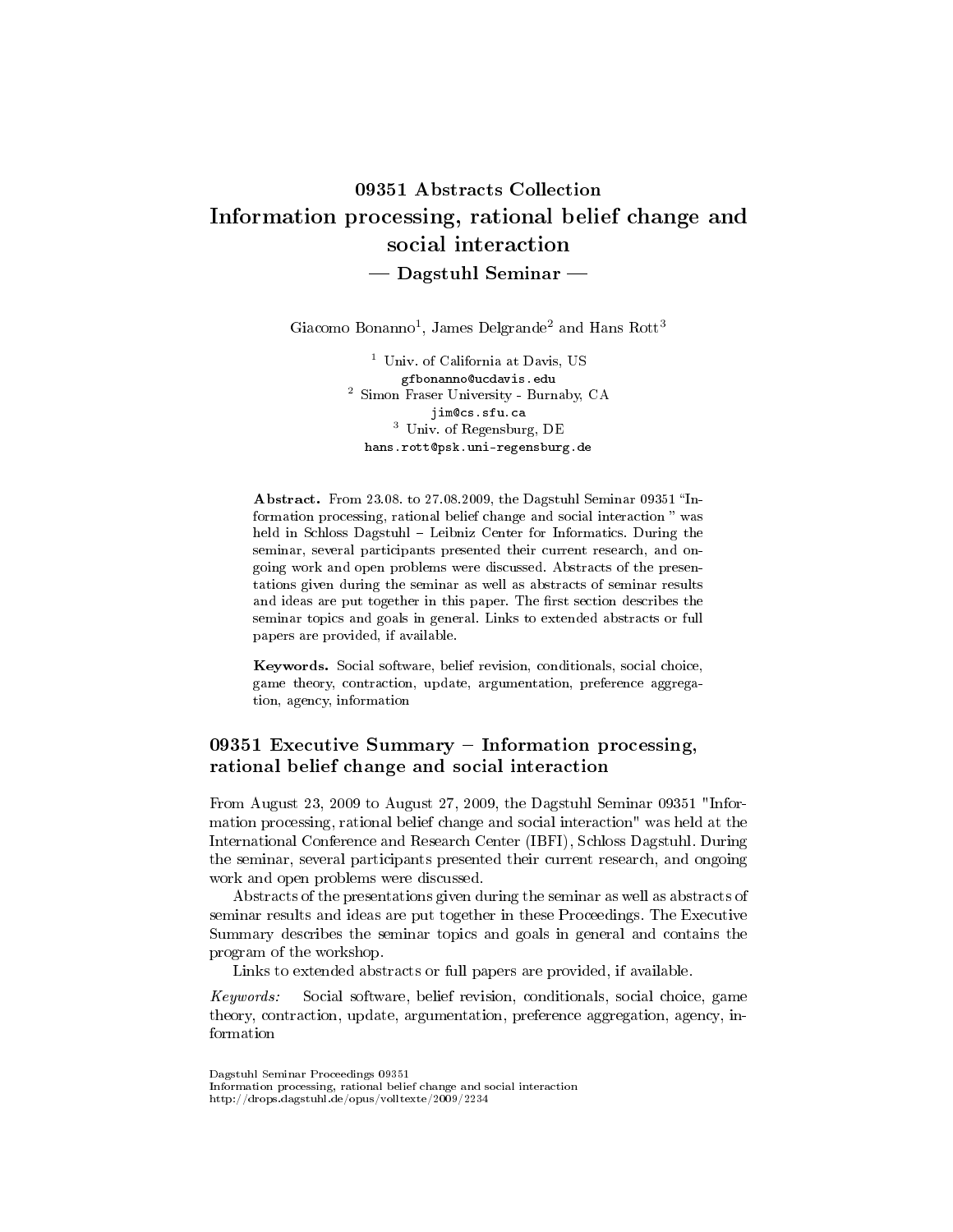Joint work of: Bonanno, Giacomo; Delgrande, James; Rott, Hans Full Paper: <http://drops.dagstuhl.de/opus/volltexte/2009/2227>

#### BMS revisited

Guillaume Aucher (University of Luxembourg, LU)

The insight of the BMS logical framework (proposed by Baltag, Moss and Solecki) is to represent how an event is perceived by several agents very similarly to the way one represents how a static situation is perceived by them: by means of a Kripke model. There are however some differences between the definitions of an epistemic model (representing the static situation) and an event model. In this paper we restore the symmetry.

The resulting logical framework allows to express statements about ongoing events and to model the fact that our perception of events (and not only of the static situation) can also be updated due to other events. We axiomatize it and prove its decidability. Finally, we show that it embeds the BMS one if we add common belief operators.

Keywords: Dynamic epistemic logic

Full Paper: <http://aucher.gforge.uni.lu/TARK2009BIS.PDF>

See also: Guillaume Aucher: BMS revisited. TARK 2009: 24-33

### The statics of rule update

Alexander Bochman (Holon Academic Inst. of Techn., IL)

We argue that there is an essential difference between the dynamics of factual belief change and the process of rule update, so the traditional models of belief update are inappropriate for the latter. Instead, the process of rule update ought to be represented in a static framework of a prioritized system of rules. Some of the principal questions and problems arising under this view are discussed.

Keywords: Rule update, belief update, priorotisation, nonmonotnic reasoning

# Revealed preference, iterated belief revision and dynamic games

#### Giacomo Bonanno (Univ. of California at Davis, US)

In previous work (G. Bonanno, Rational choice and AGM belief revision, Artificial Intelligence, 2009) a semantics for AGM belief revision was proposed based on choice frames, borrowed from the rational choice literature.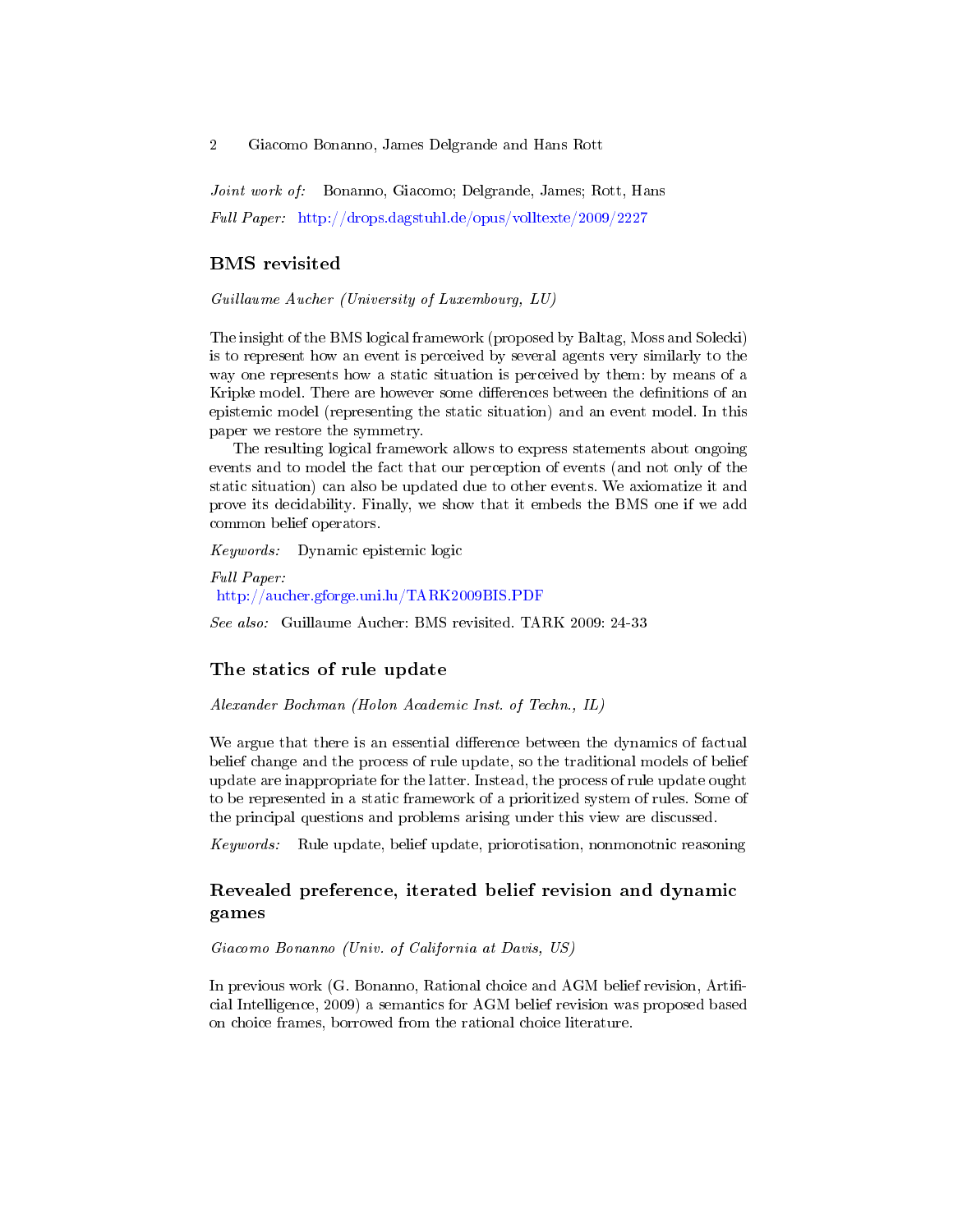In this paper we discuss how to use choice frames to analyze extensive-form games. Given an extensive form with perfect recall, a choice frame can be used to represent a player's initial beliefs and her disposition to change those beliefs when she is informed that it is her turn to move. When some players move more than once along some play of the game, the issue of iterated belief revision arises. We provide a semantics for iterated belief revision in terms of choice frames and provide an outline of how to use choice frames to analyze solution concepts for extensive-form games.

Keywords: Choice function, AGM belief revision, extensive-form game, iterated belief revision

Full Paper: <http://drops.dagstuhl.de/opus/volltexte/2009/2232>

# Argumentation Context Systems: A Framework for Abstract Group Argumentation

Gerhard Brewka (Universität Leipzig, DE)

We introduce a modular framework for distributed abstract argumentation where the argumentation context, that is information about preferences among arguments, values, validity, reasoning mode (skeptical vs. credulous) and even the chosen semantics can be explicitly represented. The framework consists of a collection of abstract argument systems connected via mediators. Each mediator integrates information coming from connected argument systems (thereby handling conflicts within this information) and provides the context used in a particular argumentation module. The framework can be used in different directions; e.g., for hierarchic argumentation as typically found in legal reasoning, or to model group argumentation processes.

See also: E. Erdem, F. Lin, and T. Schaub (Eds.): LPNMR 2009, LNCS 5753, pp. 44-57, 2009

## Deontic Epistemic stit Logic Distinguishing Modes of 'Mens Rea'

Jan M. Broersen (Utrecht University, NL)

Most juridical systems contain the principle that an act is only unlawful if the agent conducting the act has a 'guilty mind' ('mens rea'). Different law systems distinguish different modes of mens rea. For instance, American law distinguishes between 'knowingly' performing a criminal act, 'recklessness', 'strict liability', etc. I will show we can formalize several of these categories. The formalism I use is a complete stit-logic featuring operators for stit-actions taking effect in `next' states, S5-knowledge operators and SDL-type obligation operators. The different modes of 'mens rea' correspond to the violation conditions of different types of obligation definable in the logic.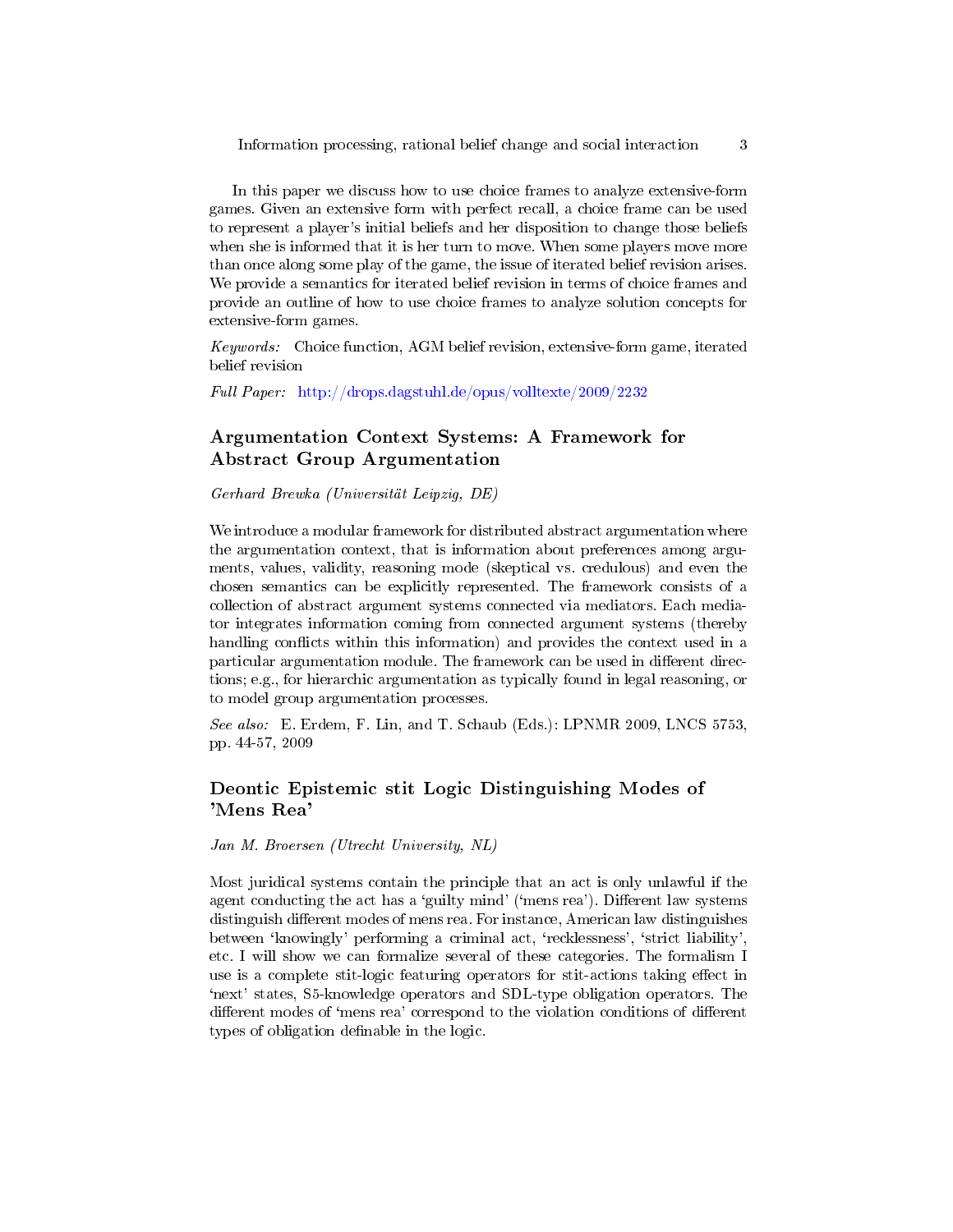Keywords: Product update, agency, stit theory, knowingly doing Full Paper: <http://drops.dagstuhl.de/opus/volltexte/2009/2229>

# Interpreting Product Update as Reasoning about Observations and Meta-Observations

Jan M. Broersen (Utrecht University, NL)

In this brief note, I would like to suggest that it makes sense to reinterpret product update, as introduced by Baltag, Moss and Solecki, as a system to account for observations and metaobservations, where a meta-observation is an observation of an observation. Under this interpretation we also take products of action models with meta-action models. I deliberate on some possible consequences of this extension to the interpretation of product update.

Keywords: Product update, agency, stit theory, knowingly doing

Full Paper: <http://drops.dagstuhl.de/opus/volltexte/2009/2233>

#### A semantics for conditional assertions

John Cantwell (KTH Stockholm, SE)

I propose a semantics for conditionals based on a semantic version of the Ramsey Test:

"If A, then B" is true if and only if B is true on the assumption that A.

This presupposes a semantics for conditional assertions. The resulting logic is completely axiomatized revealing a logic with some interesting properties (e.g. the import-export rule is validated). I also show how the semantics explains some puzzling phenomena when modalities occur in the consequent of a conditional, and how seemingly inherently 'conditional' modalities, such as conditional probabilities and conditional obligations can be decomposed into a conditional component and a categorical component.

Keywords: Conditionals, conditional assertions, conditional probabilities, conditional obligations

## Revising with Several Formulas

James Delgrande (Simon Fraser University - Burnaby, CA)

A recalcitrant problem in approaches to iterated belief revision is that, after first revising by a formula and then by a formula that is inconsistent with the first formula, all information in the original formula is lost.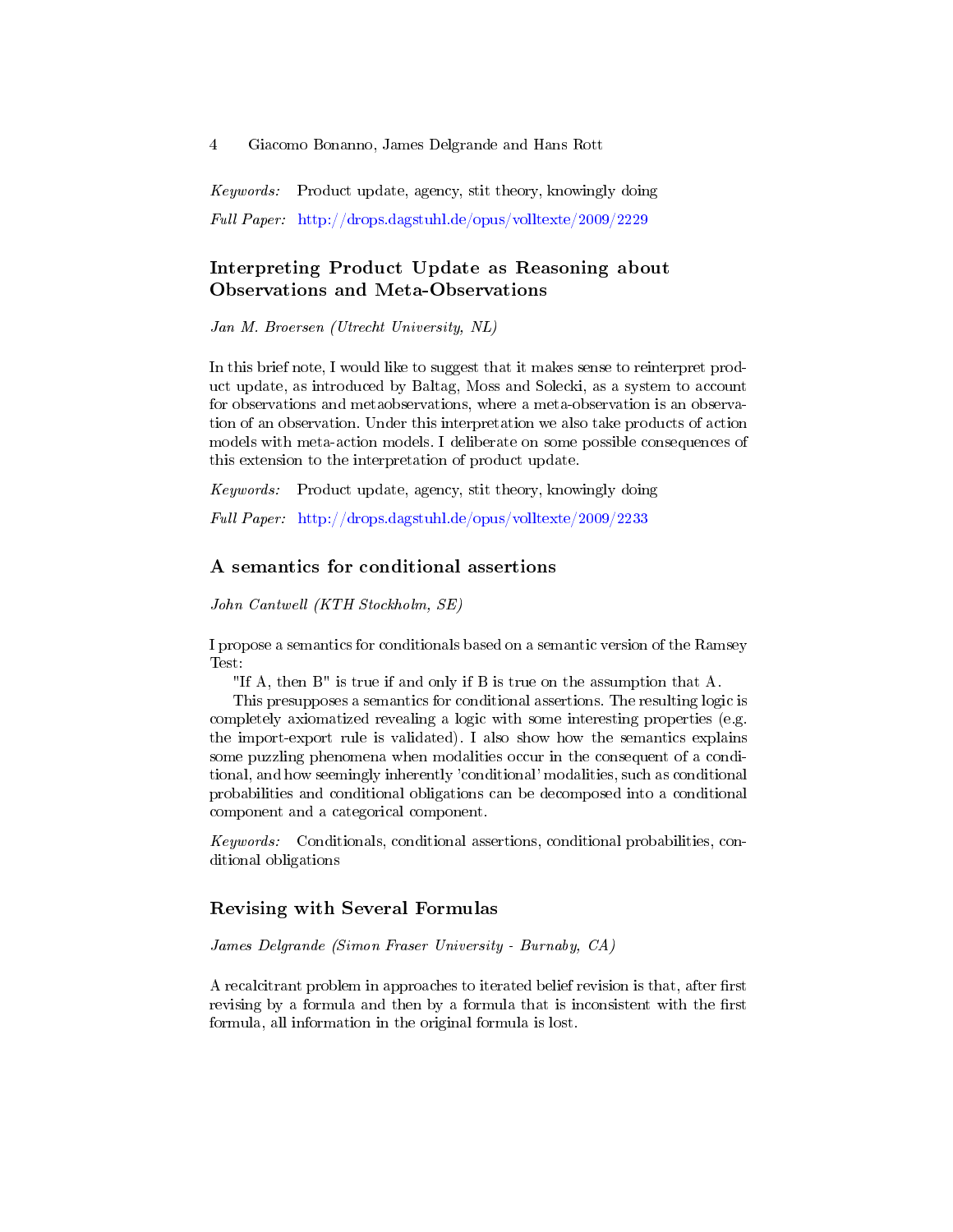As noted by various researchers, this phenomenon is made explicit in the second postulate (C2) of the well-known Darwiche-Pearl framework, and so this postulate has been a point of criticism of this and related approaches.

In contrast, we argue that the true culprit of this problem arises from a basic assumption of the AGM framework, that new information is necessarily represented by a single formula. We propose a more general framework for belief revision (called parallel belief revision) in which individual items of new information are represented by a set of formulas. In this framework, if one revises by a set of formulas, and then by the negation of some members of this set, then other members of the set are still believed after the revision. Hence the aforecited problem is discharged. We present first a basic approach to parallel belief revision, and next an approach that combines the basic approach with that of Jin and Thielscher. Postulates and semantic conditions characterizing these approaches are given, and representation results provided. We conclude by using the approach to re-examine basic assumptions underlying iterated belief revision.

# Meta-epistemic logic: A simple modal logic for reasoning about revealed beliefs

Didier Dubois (Université Paul Sabatier (IRIT) - Toulouse, FR)

Even though in Artificial Intelligence, a set of formulas in classical logic is often called a belief base, reasoning about beliefs requires more than the language of classical logic. This paper proposes a simple logic whose atoms are beliefs and formulas are conjunctions, disjunctions and negations of beliefs. It enables an agent to reason about some beliefs of another agent as revealed by the latter. This logic, called  $MEL$ , borrows its axioms from the modal logic  $KD$ , but it is an encapsulation of propositional logic rather than an extension thereof. MEL bears some closer formal connection with Pauly's consensus logic. Its semantics is in terms of subsets of interpretations, and the models of a formula in MEL is a family of subsets of interpretations. It captures the idea that if the epistemic state of an agent about the world is represented by a subset of possible worlds, the meta-epistemic state of another agent about the former's epistemic state is a family of such subsets. We prove that any family of subsets of interpretations can be expressed as a single formula in  $MEL$ . This formula is a symbolic counterpart of the Möbius transform in the theory of belief functions.

Keywords: Belief, incomplete information, epistemic state, modality, Moebius transform

Joint work of: Mohua, Banerjee; Dubois, Didier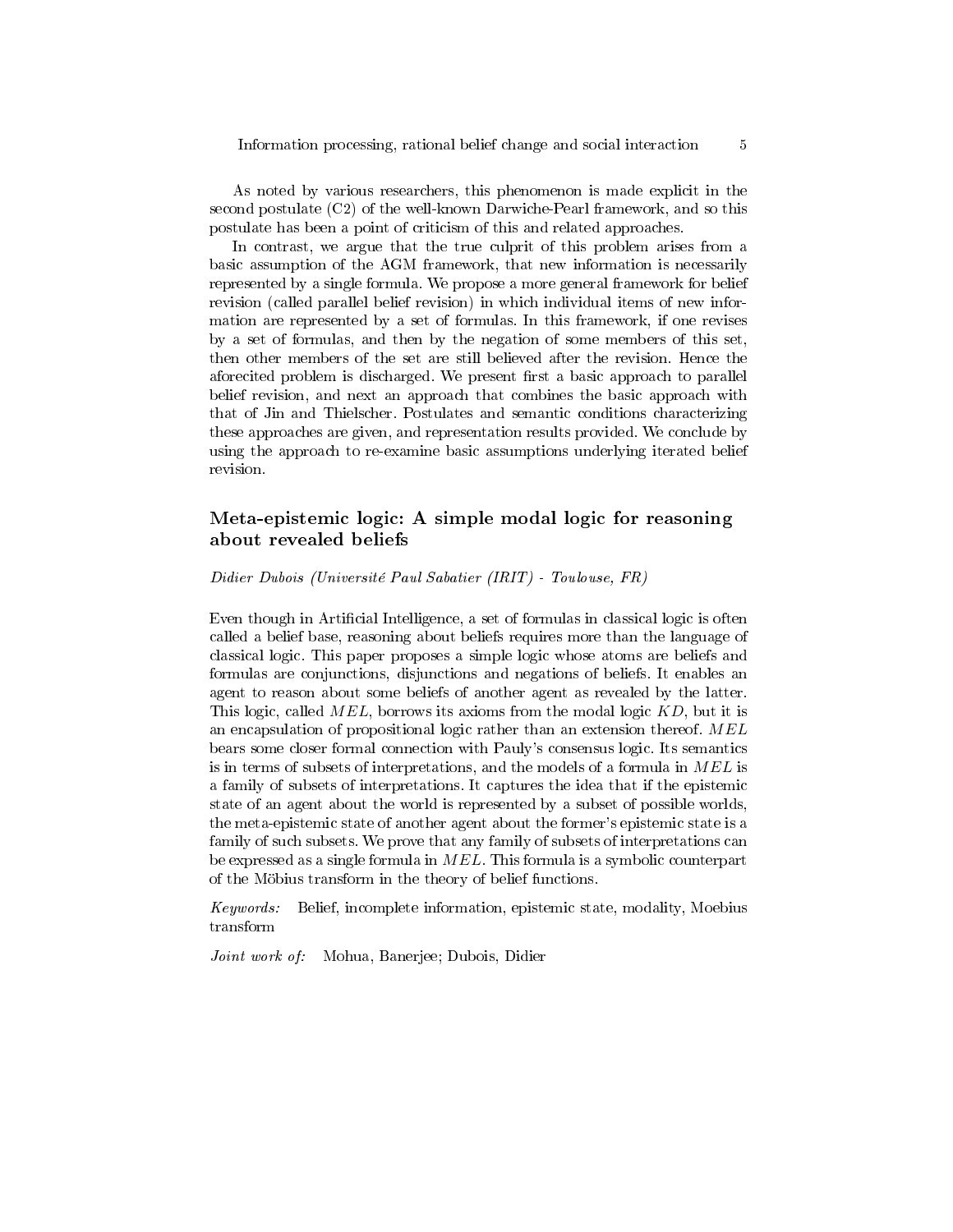# Systematic judgment aggregators: An algebraic connection between social and logical structure

Daniel Eckert (Universität Graz, AT)

We present several results that show that systematic (complete) judgment aggregators can be viewed as both (2-valued) Boolean homomorphisms and as syntatic versions of reduced (ultra)products. Thereby, Arrovian judgment aggregators link the Boolean algebraic structures of (i) the set of coalitions (ii) the agenda, and (iii) the set of truth values of collective judgments. Since filters arise naturally in the context of Boolean algebras, these findings provide an explanation for the extraordinary effectiveness of the filter method in abstract aggregation theory.

Keywords: Judgment aggregation, social structure, Boolean homorphism, ultraproduct

Joint work of: Eckert, Daniel; Herzberg, Frederik

Full Paper: <http://drops.dagstuhl.de/opus/volltexte/2009/2230>

#### Speech acts as announcements

Andreas Herzig (Université Paul Sabatier (IRIT) - Toulouse, FR)

Our aim is to use the logic of public announcements and more generally dynamic epistemic logics as a logic of speech acts. To that end we start from a simple multimodal logic of beliefs and goals (without common belief), and add public announcements. We suppose that announcements do not modify goals. We then consider several variants of speech acts of assertive and directive force and provide a modelling in terms of speech acts.

Keywords: Logic of belief, logic of goals, speech act theory, dynamic epistemic logic, public announcements

Joint work of: Guiraud, Nadine; Herzig, Andreas; Lorini, Emiliano

# (Iterated) Revision and Update, Revisited

Gabriele Kern-Isberner (TU Dortmund, DE)

In this talk, belief change is investigated within an abstract framework of epistemic states and sets of conditional beliefs.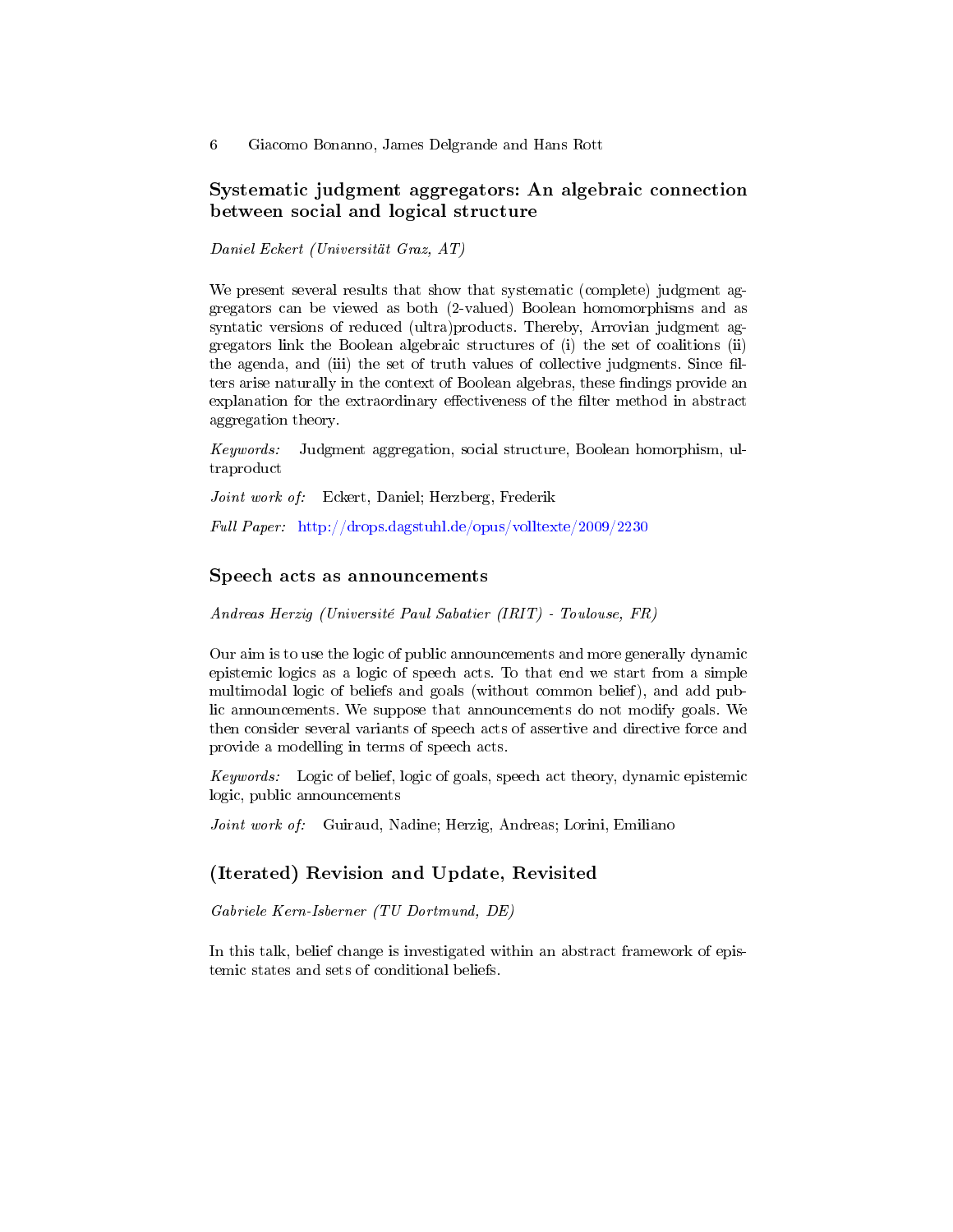This goes far beyond the well-known AGM or KM frameworks, but we argue that change operations in such rich epistemic frameworks allow for a more accurate view on belief change from which consequences for classical belief revision and update might be derived. In particular, our approach makes revision and update two different instances of a basic epistemic change operator which takes a prior epistemic state and a set of conditional beliefs as input and returns a posterior epistemic state. In this way, we shed light both on parallels and on differences between revision and update. Furthermore, we propose a (first) approach how to take knowledge on actions and observations into account as well that implements a close connection between actions and update, on the one hand, and observations and revision, on the other. We use a well-known example to illustrate that even in more complicated cases, proper results can be obtained quite easily.

Keywords: Belief revision, belief update, ordinal conditional functions, actions

#### Improvement Operators

Sebastien Konieczny (Université d'Artois - Lens, FR)

We introduce a new class of change operators. They are a generalization of usual iterated belief revision operators. The idea is to relax the success property, so the new information is not necessarily believed after the improvement. But its plausibility has increased in the epistemic state. So, iterating the process sufficiently many times, the new information will be finally believed. We give syntactical and semantical characterizations of these operators.

Keywords: Belief Revision, Iteration

Joint work of: Konieczny, Sebastien; Pino-Perez, Ramon

# Preference change triggered by belief change: a principled approach

Jerome Lang (CNRS - Paris, FR)

Various tasks need to consider preferences in a dynamic way. To evaluate and classify methods for preference change, we introduce eight properties for preferences evolving after some new fact has been learned.

Four properties are concerned with persistence of preferences when something being preferred is (partly) satisfied or dissatisfied, and formalize that preference change indicates that the ideal state has not been reached or has become unreachable.

Four other properties are concerned with persistence of preferences when, roughly, the agent learns something she already expected to hold, and formalizes that preference change is due to surprise.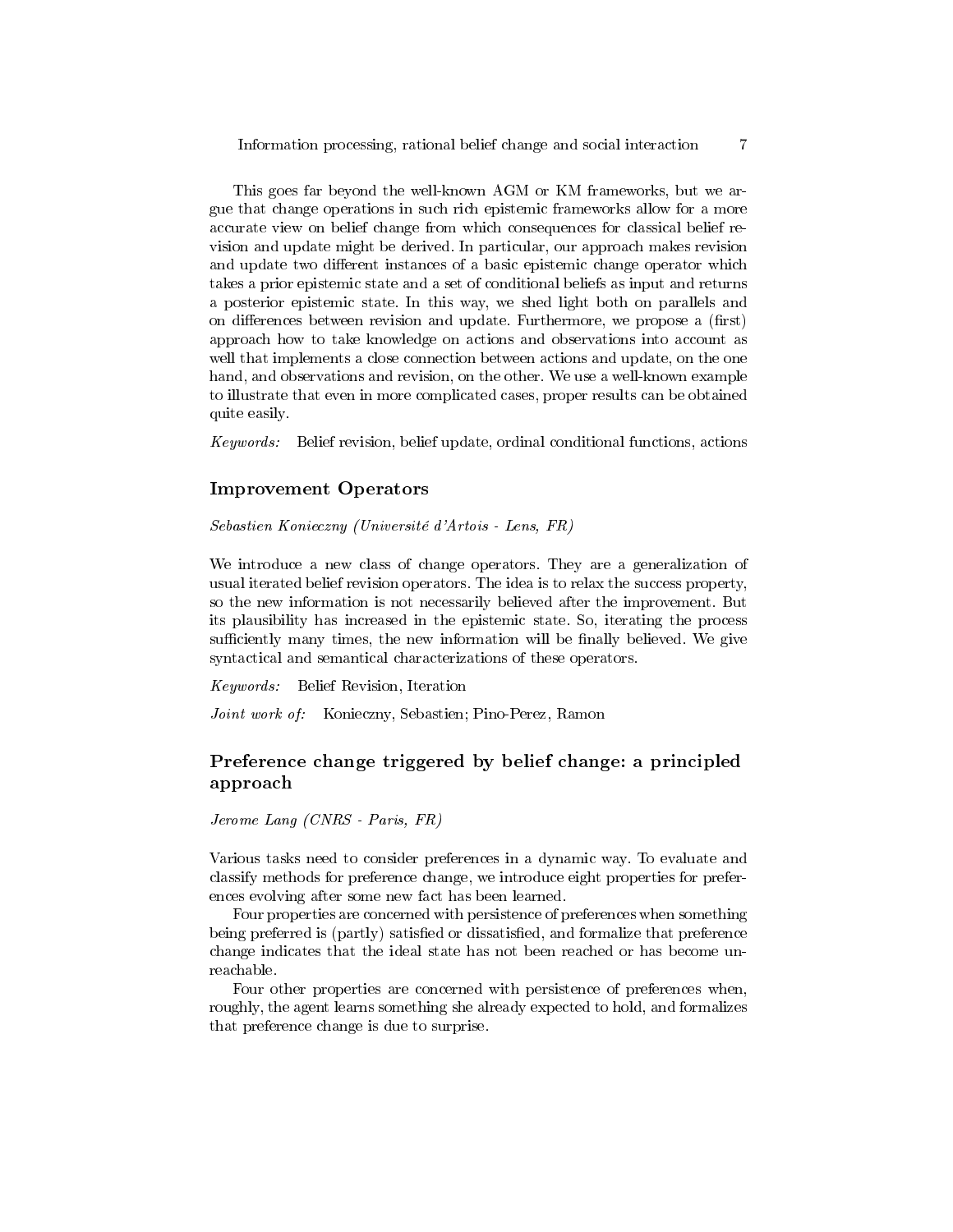We define a family of preference change operators, parameterized by a revision function on epistemic states and a semantics for interpreting preferences over formulas, and we give conditions on the revision function and the semantics of preference for each of the eight conditions to hold.

Joint work of: Lang, Jerome; van der Torre, Leon

# Epistemic Games in Modal Logic: Joint Actions, Knowledge and Preferences all together

Emiliano Lorini (Université Paul Sabatier (IRIT) - Toulouse, FR)

We present in this work a sound and complete modal logic called EDLA (Epistemic Dynamic Logic of Agency) integrating the concepts of joint action, preference and knowledge and enabling to reason about epistemic games in strategic form. We provide complexity results for EDLA. In the second part of the paper, we study in EDLA the epistemic and rationality conditions of some classical solution concepts like Nash equilibrium and Iterated Deletion of Strictly Dominated Strategies (IDSDS). In the last part of the paper we combine EDLA with Dynamic Epistemic Logic (DEL) in order to model epistemic game dynamics.

Keywords: Modal logic, game theory, epistemic games

Joint work of: Lorini, Emiliano; Schwarzentruber, François; Herzig, Andreas Full Paper: <http://drops.dagstuhl.de/opus/volltexte/2009/2231>

#### Next steps in propositional Horn contraction

Thomas Meyer (Meraka Institute - Pretoria, ZA)

Standard belief contraction assumes an underlying logic containing full classical propositional logic, but there are good reasons for considering contraction in less expressive logics. In this paper we focus on Horn logic. In addition to being of interest in its own right, our choice is motivated by the use of Horn logic in several areas, including ontology reasoning in description logics. We consider three versions of contraction: entailment-based and inconsistency-based contraction (e-contraction and i-contraction, resp.), introduced by Delgrande for Horn logic, and package contractio (p-contraction), studied by Fuhrmann and Hansson for the classical case. We show that the standard basic form of contraction, partial meet, is too strong in the Horn case. We define more appropriate notions of basic contraction for all three types above, and provide associated representation results in terms of postulates. Our results stand in contrast to Delgrande's conjectures that orderly maxichoice is the appropriate contraction for both eand i-contraction. Our interest in p-contraction stems from its relationship with an important reasoning task in ontological reasoning: repairing the subsumption hierarchy in EL. This is closely related to p-contraction with sets of basic Horn clauses. We show that this restricted version of p-contraction can also be represented as i-contraction.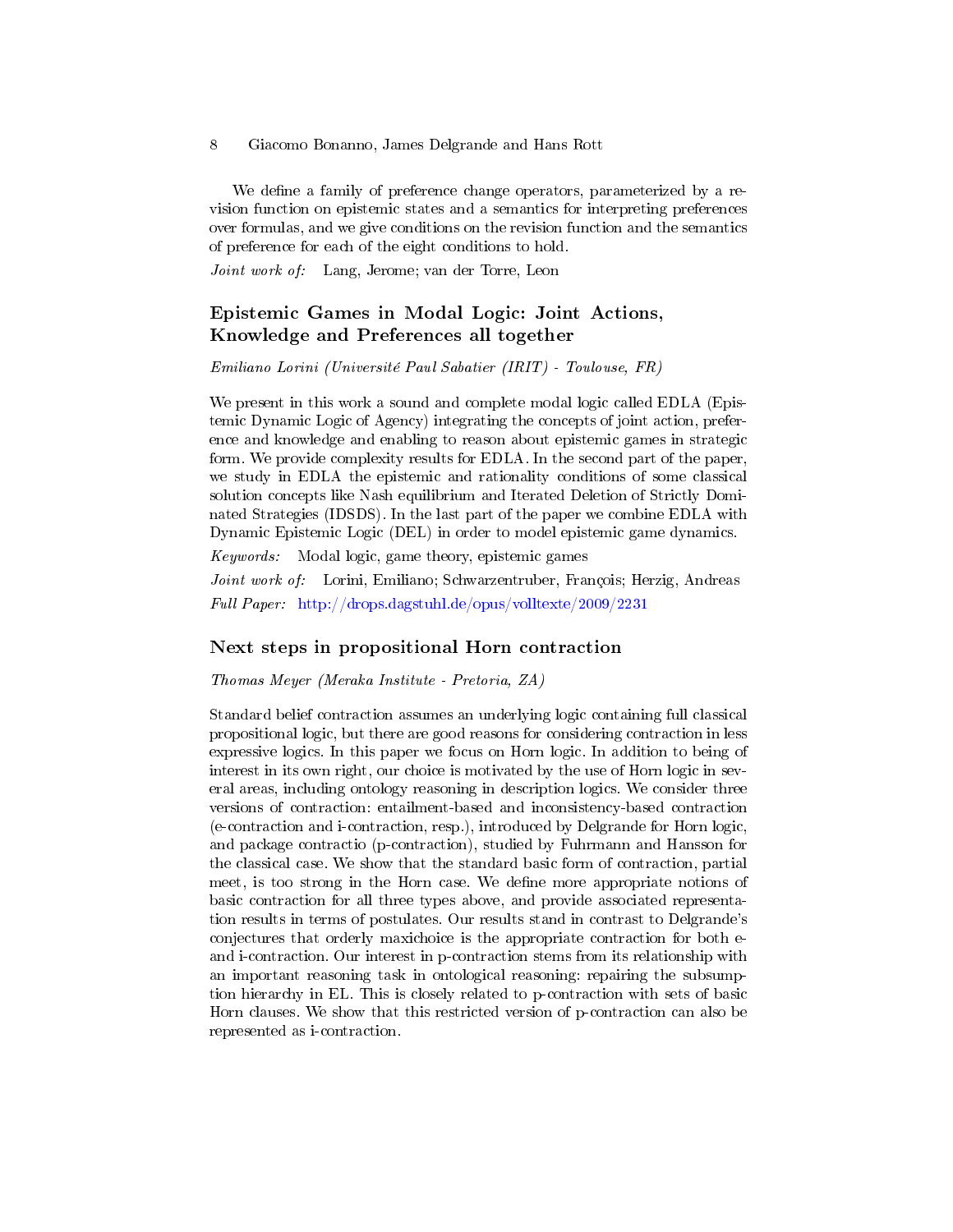Information processing, rational belief change and social interaction 9

Keywords: Belief contraction, Horn logic

Joint work of: Meyer, Thomas; Richard Booth, Ivan Varzinczak

See also: Richard Booth, Thomas Meyer and Ivan José Varzinczak. Next Steps in Propositional Horn Contraction. In Craig Boutilier ed., Proceedings of IJCAI 2009: Twenty-First International Joint Conference on Articial Intelligence, 702- 707, AAAI Press, 2009.

#### Two Approaches to Iterated Belief Contraction

Abhaya Nayak (Macquarie University - Sydney, AU)

Iterated Belief Contraction is a relatively less explored area in belief change and intuition for it is often driven by work in the area of iterated belief revision. One of the influential approaches to iterated belief revision is natural revision propounded by Craig Boutilier. In a recent work a corresponding account of natural contraction was outlined by Nayak and his colleagues. Another approach to iterated contraction outlined in their work is Priority Contraction. In this work we show that both of these contraction functions satisfy the Principled Factored Insertion. Furthermore, we characterize them via some simple properties of iterated contraction.

Keywords: Iterated Belief Contraction, natural revision, factoring

Joint work of: Ramachanrdran, Raghav; Nayak, Abhaya; Orgun,Mehmet

#### Belief in the Opponents' Future Rationality

Andres Perea (Maastricht University, NL)

In this paper we focus on dynamic games with almost perfect information, that is, at every stage some players (possibly one) make a choice simultaneously, and these choices become known to everyone before the next stage starts. We introduce the idea of common belief in future rationality, which states that a player always believes that his opponents will choose rationally in the present and in the future, that a player always believes that every opponent always believes that each of his opponents will choose rationally in the present and in the future, and so on. We present an easy elimination procedure, backwards dominance, that selects exactly those strategies that can rationally be chosen under common belief in future rationality. This procedure can be viewed as a combination of backwards induction and iterated strict dominance. We finally relate the concept to other rationality concepts in the literature.

Keywords: Epistemic game theory, dynamic games, belief in future rationality, algorithms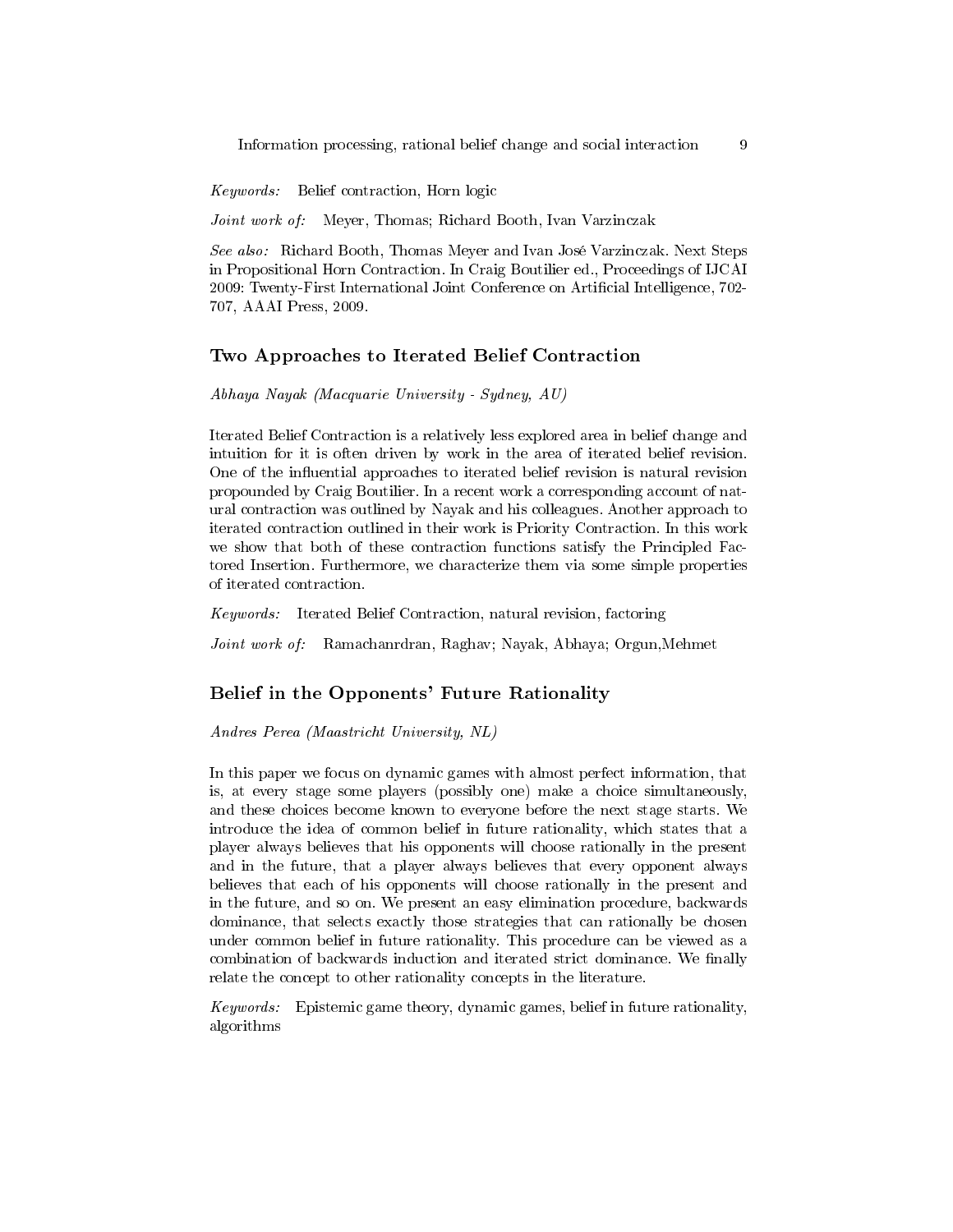#### Distances, structured profiles and Arrow's Theorem

Ramon Pino-Perez (Univ. de Los Andes - Merida, VE)

We study preferences which are structured by a distance d. With the help of  $d$ , many functions can be defined for which the input is a pair formed by an alternative and a set of alternatives. We shall call these functions "distances" between an alternative and a set of alternatives. The usual way to construct these distances is via an aggregation function. These distances allow the construction of structured preferences and then structured profiles.

We propose a natural condition on these distances called *richness property*, which allows us to prove Arrow's Theorem for the class of profiles structured by distances satisfying the condition. Then we study two distances  $d^{min}$  and  $d^{\sigma}$ when d is the Hamming distance. We prove that  $d^{\sigma}$  satisfies the richness property but  $d^{min}$  does not.

Keywords: Social Choice Theory, Arrow's Theorem, distances, structured pro files, aggregation functions

Joint work of: Pino-Perez, Ramon; Salcedo, Dubraska

# Similarity-based enlarging of statements for coping with inconsistency. Part 1: Motivations and general principle

Henri Prade (Université Paul Sabatier (IRIT) - Toulouse, FR)

The inconsistency between pieces of information provided by different sources, or by different agents, may be often due to uncertainty in meaning rather than to the presence of information that would be "really" false. Then it may appear more natural for restoring consistency to allow for a more permissive understanding of propositions rather than to ignore some propositions that would be less entrenched. The presentation, in two parts, discusses this idea.

Part 1. Motivations and general principle (Henri Prade and Steven Schockaert)

The fact that uncertainty in meaning, or if we prefer 'vagueness', is pervading social interaction has been recognized early in AI (by Wahlster and his co-workers). It may be even intentionally used in, e.g., bargaining dialogues. The presentation first briefly discusses the interest of similarity-based enlargements of propositions in approximate reasoning and in belief revision, before introducing the general principle on illustrative examples in information fusion.

Part 2. Merging multiple source information (Steven Schockaert and Henri Prade)

The talk discusses a new approach to merging conflicting propositional knowledge bases which builds on the idea that consistency can often be restored by interpreting propositions in a flexible way, thus enlarging their sets of models. We explore this idea first at the semantic level, contrasting different views, and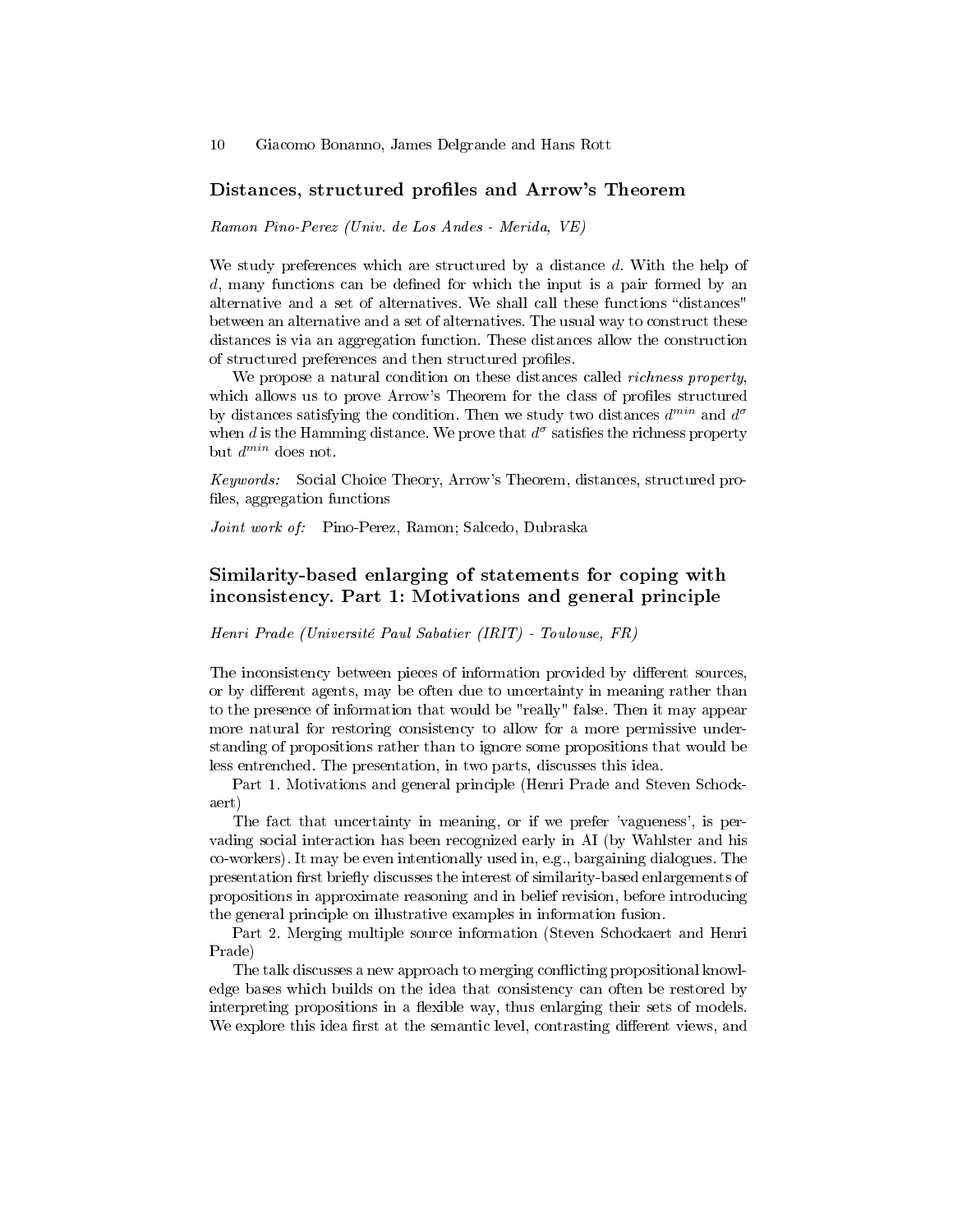subsequently illustrate how a syntactic counterpart can be implemented using possibilistic logic.

Joint work of: Prade, Henri; Schockaert, Steven

#### On the Semantics of Multiple Contraction

Mauricio Reis (University of Madeira - Funchal, PT)

We present the possible worlds semantics for multiple contraction and propose two new multiple contraction operations which generalize (to the multiple contraction case) the spheres' system-based (singleton) contraction (Grove 1988) and the epistemic entrenchment-based (singleton) contraction (Gärdenfors and Makinsson 1988).

Joint work of: Reis, Mauricio; Ferme, Eduardo

# The Ramsey Test for Conditionals and Iterated Theory Change

Hans Rott (Univ. of Regensburg, DE)

According to the Ramsey Test, conditionals reflect changes of beliefs:

 $A > B$  is accepted in a belief state  $D^*$  iff B is accepted in the minimal revision of \*D\* necessary to accommodate A. More than 20 years ago, the Ramsey test came under heavy attack. A series of impossibility theorems ("triviality theorems") seemed to show that given standard models of theory change, the Ramsey test cannot serve as a viable analysis of conditionals. Other authors have come to its defence, arguing that it is rather the standard AGM-type model of theory change that is mistaken. In this talk I argue that an overly postulational approach to the semantics of (nested) conditionals should be avoided and that one should instead turn to an analysis in terms of constructive models of (iterated) theory change.

A crucial question is whether it is possible to use the Ramsey Test for the interpretation of conditionals and still respect the Preservation Condition according to which the original belief state  $D^*$  should be fully retained after a revision by information that is consistent with  $D^*$ . Among the four most natural qualitative models for iterated belief change, I identify two solutions that indeed allow us to combine the Ramsey test with Preservation in languages containing only non-nested conditionals of the form  $A > B$ . These solutions, however, violate Preservation for nested conditionals of the form  $A>(B>C)$ . I argue that by looking at the constructive models, we can understand why it has been wrong to expect that Preservation holds in languages containing nested conditionals.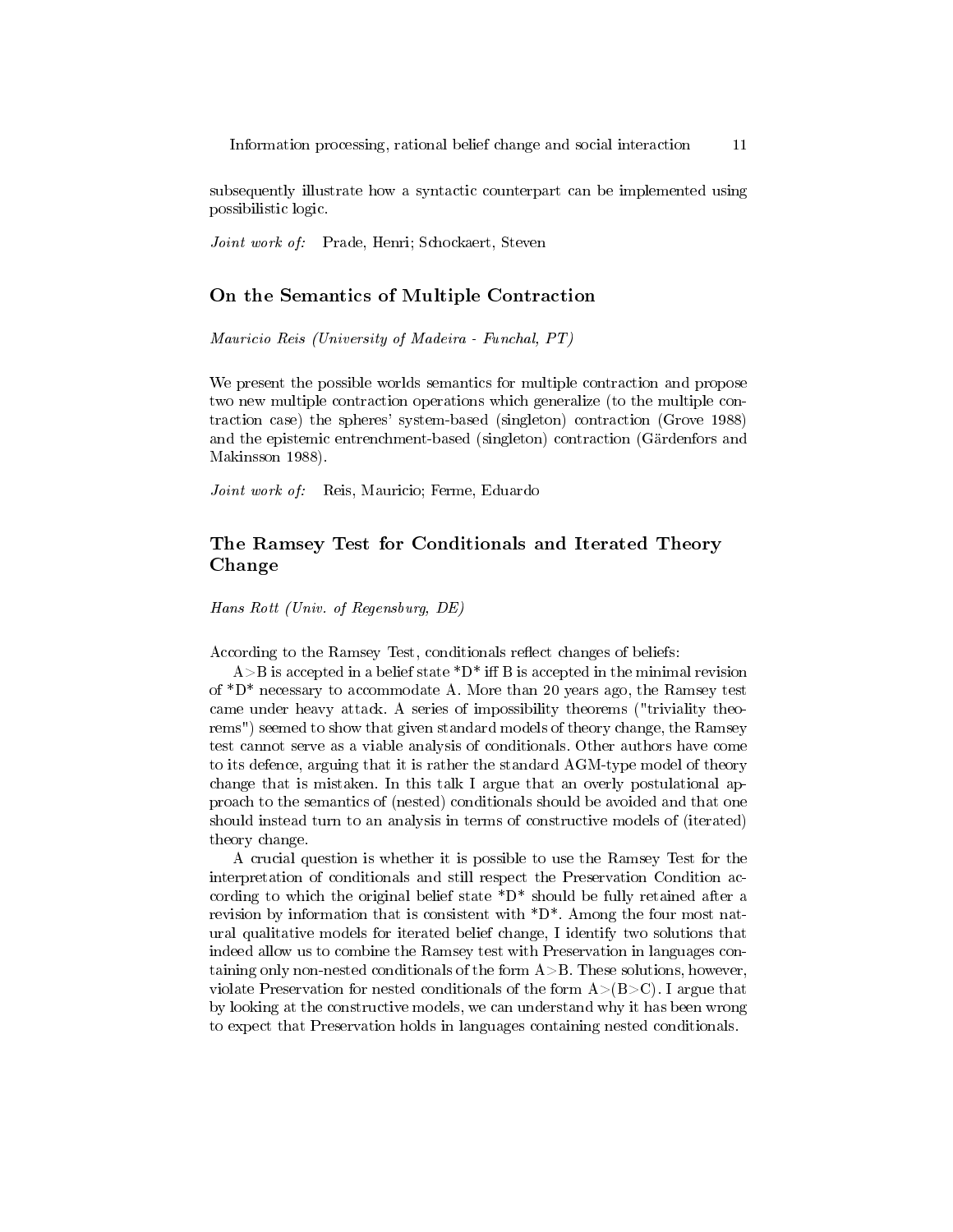#### How Mindless is Standard Economics Really?

Burkhard C. Schipper (Univ. of California at Davis, US)

Very Preliminary: Contrary to claims by Gul and Pesendorfer (2008) "The Case for Mindless Economics" I show that standard economics makes use of nonchoice evidence in a meaningful way. This is because standard economics solely grounded in the theory of choice is "incomplete" in the sense that it has content that can not be revealed with any effective choice procedure.

# Prioritized and Non-prioritized Multiple Change on Belief Bases

Guillermo Simari (Universidad Nacional del Sur - Bahia Blanca, AR)

In this article we explore multiple change operators, that is, operators in which the epistemic input is a set of sentences instead of a single sentence. We propose two types of change: prioritized change, in which the input set is fully accepted, and symmetric change, in which both the epistemic state and the epistemic input are equally treated. In both kinds of operators we propose a set of postulates and we present different constructions: kernel changes and partial meet changes.

Keywords: Belief Revision, Knowledge Dynamics, Multiple Change, Belief Bases.

Joint work of: Falappa, Marcelo; Kern-Isberner, Gabriele; Reis, Mauricio; Simari, Guillermo

# Argument Theory Change Applied to Defeasible Logic Programming

Guillermo Simari (Universidad Nacional del Sur - Bahia Blanca, AR)

In this article we work on certain aspects of the belief change theory in order to make them suitable for argumentation systems.

This approach is based on Defeasible Logic Programming as the argumentation formalism from which we ground the definitions. The objective of our proposal is to dene an argument revision operator that inserts a new argument into a defeasible logic program in such a way that this argument ends up undefeated after the revision, thus warranting its conclusion.

In order to ensure this warrant, the defeasible logic program has to be changed in concordance with a minimal change principle. Finally, we present an algorithm that implements the argument revision operation.

Keywords: Belief Revision, Defeasible Logic Programming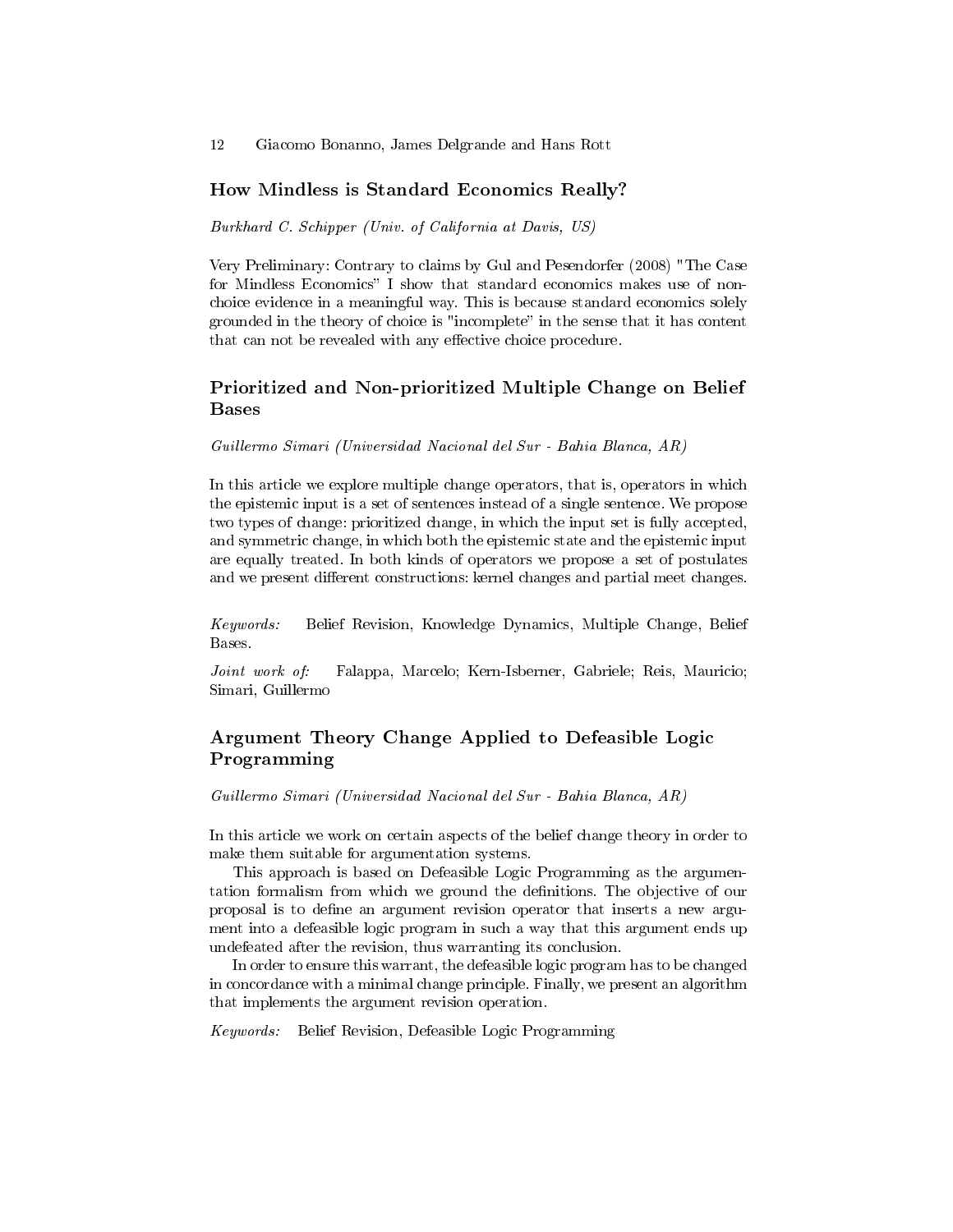Joint work of: Moguillansky, Martin; Rotstein, Nicolás; Falappa, Marcelo; Garcia, Alejandro; Simari, Guillermo

See also: Twenty- Third Conference on Artificial Intelligence, AAAI2008: 132-137, Chicago, Illinois, USA, July 2008.

#### Awareness and forgetting of facts and agents

Hans Van Ditmarsch (University of Sevilla, ES)

We propose various logical semantics for change of awareness. The setting is that of multiple agents that may become aware of facts or other agents, or forget about them. We model these dynamics by quantifying over propositional variables and agent variables, in a multi-agent epistemic language with awareness operators, employing a notion of bisimulation with a clause for `same awareness'. The quantification is over all different ways in which an agent can become aware (or forget). Logics for change of awareness combine well with logics for informational change, as when a public announcement simultaneously makes you aware of an issue (`a plane just crashed on Schiphol Airport').

Keywords: Awareness, knowledge, multi-agent systems, dynamics Full Paper: <http://drops.dagstuhl.de/opus/volltexte/2009/2228>

#### Inclusion and Recovery in Belief Base Dynamics

Renata Wassermann (University of Sao Paolo, BR)

When contracting a formula from a belief base, two desiderata compete: one wants to avoid including any new belief in the process (inclusion) but may want to be able to recover information that was in the base before the contraction took place (recovery).

The AGM paradigm imposes both constraints on contraction operations. However, for finite belief bases inclusion and recovery cannot be simultaneously satisfied.

In this paper, we examine constructions that weaken the inclusion constraint and retain some form of recovery. We show that depending on what is allowed to be added, we obtain a counterpart to the principle of minimal change, where we add just enough information to allow recovery.

Keywords: Belief Revision, Rationality postulates

#### Belief Revision with Bounded Treewidth

Stefan Woltran (TU Wien, AT)

Problems arising from the revision of propositional knowledge bases have been intensively studied for two decades.